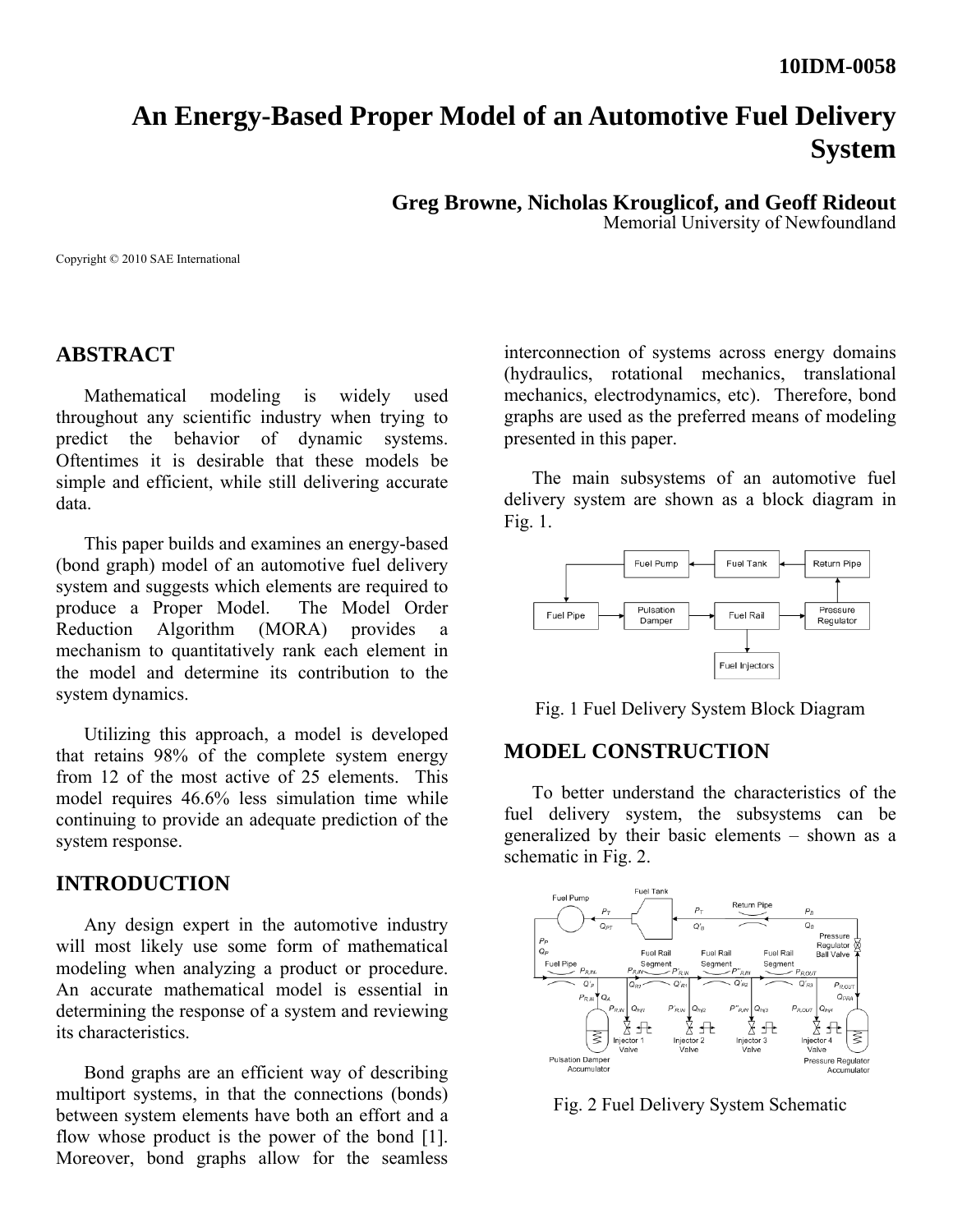The variables illustrated in Fig. 2 are used in the equations and derivations to follow.

Each subsystem can then be modeled individually based on the schematic. These subsystems are described in the following sections.

For quick reference, a table of bond graph elements can be found in Appendix A. For a more detailed description of bond graph formalism, the reader is referred to [1].

### FUEL TANK

The simple function of the fuel tank is to store the fuel to be used by the system. Fuel is stored under slightly pressurized conditions,  $P_T$ , until it is drawn by the fuel pump. Unused fuel is returned to the tank via the return pipe.

The bond graph model for the fuel tank is shown in Fig. 3.



Fig. 3 Fuel Tank Submodel

The *q-sensor* is used to calculate the current tank volume by subtracting the amount of fuel used by the pump and re-accumulating the returned fuel to the initial volume,  $V_T(0)$ . This relationship is shown in Eq.  $(1)$ .

$$
V_T = V_T(0) + \int (Q'_B - Q_{PT}) dt \qquad (1)
$$

#### FUEL PUMP

The fuel pump (either in-tank or in-line) draws fuel from the fuel tank to be delivered to the system via the fuel pipe. Classically, a pump is modeled as an ideal flow source,  $Q_{PT}$ , with some internal leakage proportional to the pressure across the pump,  $P_P$  [2]. This relationship is shown in Eq. (2).

$$
Q_P = Q_{PT} - C_P P_P \qquad (2)
$$

Where,  $Q_P$  is the actual fuel flow delivered by the pump and  $C_P$  is the inherent leakage coefficient of the fuel pump (indicative of its volumetric efficiency).

This relationship is represented in bond graph form as illustrated in Fig. 4.



Fig. 4 Fuel Pump Submodel

#### FUEL PIPE

The fuel pipe delivers fuel from the fuel pump to the fuel rail. As fuel enters the fuel pipe, there will be an apparent loss in fluid flow due to its compressibility (bulk modulus, β), which is given by Eq. (3) [2].

$$
\beta = -V_P(0) \frac{\partial P_P}{\partial V_P} \qquad (3)
$$

Where,  $V_P$  is the volume of fuel in the fuel pipe.

The resulting fuel flow undergoes a pressure drop associated with the inertia, I, and resistance, R, of the fuel pipe, before being delivered to the fuel rail. The pressure drop due to pipe inertia is given by Eq.  $(4)$ .

$$
\Delta P = I \dot{Q} = \frac{\rho l}{A} \dot{Q} = \frac{4\rho l}{\pi D^2} \dot{Q} \qquad (4)
$$

Where,  $\rho$  is the density of gasoline, l and D are the length and diameter of the fuel pipe, respectively.

The pressure drop due to the resistance of a pipe is non-linear, given by Eq. (5).

$$
\Delta P = RQ^2 \qquad (5)
$$

Furthermore, the resistance of a pipe varies based on the nature of the fluid flow that passes through it (determined by its Reynolds Number,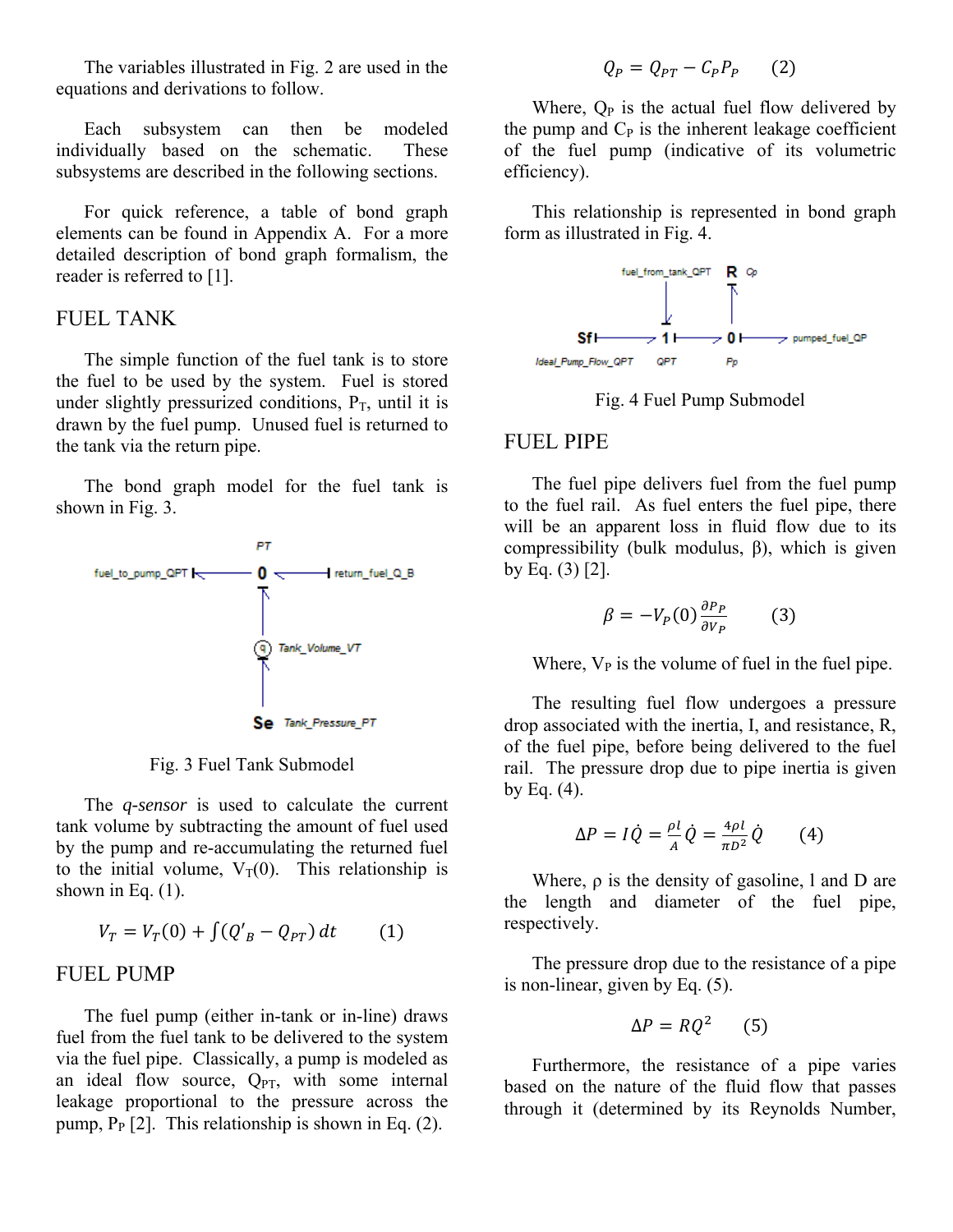Re). This piece-wise relationship is given by Eq. (6).

$$
R = \begin{cases} \frac{32\nu l \rho}{AD^2}, & Re \leq Re_L\\ \left[\frac{64}{Re_L} + \left(\frac{0.3164}{Re_T^{0.25}} - \frac{64}{Re_L}\right) \left(\frac{Re-Re_L}{Re_T-Re_L}\right)\right] \frac{\rho l A^2}{2D}, Re_L < Re < Re_T \quad (6) \\ \left(\frac{0.3164}{Re_T^{0.25}}\right) \frac{\rho l A^2}{2D}, & Re \geq Re_T \end{cases}
$$

Where, ν is the viscosity of gasoline, A is the cross-sectional area of the fuel pipe,  $Re<sub>L</sub>$  is the maximum Reynolds number for laminar fluid flow, and  $Re<sub>T</sub>$  is the minimum Reynolds number for turbulent flow. The first part of the expression is the relationship for pipe flow with laminar flow, the last part is for turbulent flow [2], and the middle part is a linear interpolation function [3].

The Reynolds Number is calculated using Eq. (7).

$$
Re = \frac{QD}{\nu A} \tag{7}
$$

By combining Eq. (3)-(7), a relationship can be derived for output pressure,  $P_{out}$ , given by Eq. (8).

$$
P_{out} = \frac{\beta}{V_P(0)} \int Q \, dt - \frac{4\rho l}{\pi D^2} \dot{Q} - RQ^2 \tag{8}
$$

This relationship is represented in bond graph form as illustrated in Fig. 5.



Fig. 5 Fuel Pipe Submodel

#### PULSATION DAMPER

The pulsation damper acts as an accumulator to smooth out the small drops in pressure created by the injectors during their firing sequence [4]. However, not all vehicles utilize a pulsation damper and instead rely on the fuel pressure regulator to account for any fluctuations in pressure as best it can.

A bolt is attached to a diaphragm that moves with changes in fuel pressure,  $P_{R,in}$ . This relationship is shown as Eq. (9).

$$
P_{R,in} - P_{atm} = \frac{k_A}{A_A} \int Q_A \, dt \qquad (9)
$$

Where,  $P_{\text{atm}}$  is atmospheric pressure (101.325) kPa), kA is the stiffness of the bolt/diaphragm assembly (the inverse of the compliance,  $C_A$ ),  $A_A$  is the cross-sectional area of the pulsation damper, and  $Q_A$  is the fuel flow into the pulsation damper.

This relationship is represented in bond graph form as illustrated in Fig. 6.



Fig. 6 Pulsation Damper Submodel

#### FUEL RAIL

The fuel rail is a pipe that delivers fuel to each of the fuel injectors  $(Q_{inj1}$  through  $Q_{inj4})$ . Unused fuel is returned to the fuel tank via the return pipe.

The piping between each injector will have restrictive effects similar to that discussed in the *Fuel Pipe* section – a change in fluid flow due to its compressibility (bulk modulus) and a pressure drop due to the inertia and resistance of the pipe segment.

The bond graph for the fuel rail is given in Fig. 7.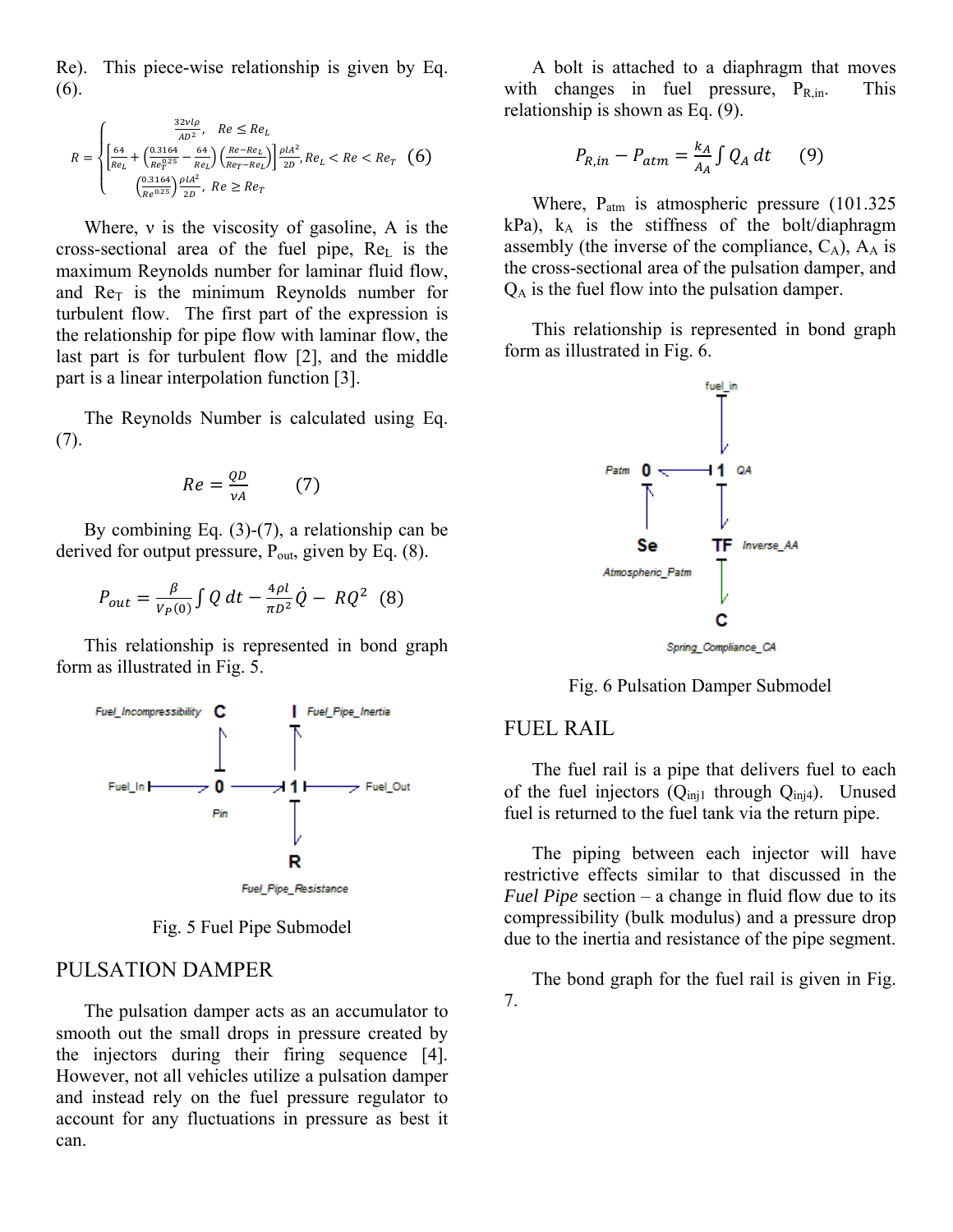

Fig. 7 Fuel Rail Submodel

### FUEL INJECTORS

The fuel injectors take fuel from the fuel rail, atomize it, and spray it directly into the intake manifold of their respective cylinder.

A fuel injector consists of a solenoid-actuated pintle or needle valve [5] that is controlled by the vehicle ECU (Electronic Control Unit). The injected fuel flow,  $Q_{\text{ini}}$ , from the injector is given by Eq. (10).

$$
Q_{inj} = \begin{cases} C_d A_V \sqrt{\frac{2}{\rho} (P_R - P_{man})}, & 0N \\ 0, & 0FF \end{cases}
$$
 (10)

Where,  $C_d$  is the internal discharge coefficient of the injector valve,  $A_v$  is the cross-sectional area of the injector valve,  $P_R$  is the rail pressure at the given injector, and  $P_{man}$  is the manifold pressure (MAP).

The *ON* condition in Eq. (10) deals with the two main factors that control the fuel injection – timing and quantity.

Some vehicles utilize "simultaneous fuel injection" whereby, at a given series of crank angles, all fuel injectors fire at the same time and for the same duration. This is a less interesting injection pattern and, hence, will not be discussed.

The most common type of electronic fuel injection (EFI) is "sequential fuel injection" (SFI). This is a more robust scheme, illustrated by example in Fig. 8, whereby at four different crank angles a single injector fires. This allows the system to make adjustments to fuel metering more quickly [4].



Fig. 8 Sequential Fuel Injection (SFI) Pattern [4]

The assumption is that each injector has a baseband crank angle,  $\theta_B$ , at which, for all multiples of this angle, the given injector will fire. For simulation, these are assumed to be 180° for injector 1, 720° for injector 2, 360° for injector 3, and 540° for injector 4 (based loosely on Fig. 8).

It is also assumed that, at each particular triggering crank angle, the fuel injected will be half completed (i.e. the pulsed fuel will be centered about this trigger point).

The crank angle,  $\theta_c$ , in degrees, can easily be derived from the engine RPM, as given by Eq. (11).

$$
\theta_C = \frac{360}{2\pi} \int \left(\frac{2\pi}{60}\right) RPM \, dt = 6 \int RPM \, dt \qquad (11)
$$

The quantity of fuel to be injected is converted to a pulse width,  $t_{ON}$ , during which the given injector is to fire. For a given load and negligible fuel trim,  $t_{ON}$  can be determined using Eq. (12).

$$
t_{ON} = \frac{60(MAF)}{n_S R_A F m_I (RPM)} \quad (12)
$$

Where, MAF is the mass air flow rate  $(g/s)$ , n<sub>S</sub> is the number of strokes per revolution,  $R_{AF}$  is the airfuel ratio, and  $\dot{m}_{I}$  is the maximum fuel mass flow rate of the fuel injector (g/s).

However, the injection pattern is time‐independent; therefore, it is more appropriate to express the fuel injection in terms of crank position. Therefore, the number of degrees the injector should fire per piston stroke,  $\theta_{ON}$ , can be calculated using Eq. (13) (by multiplying the pulse width, given in Eq. (12), by the engine speed in deg/s).

$$
\theta_{ON} = \frac{360(MAF)}{n_S R_A F m_I} \tag{13}
$$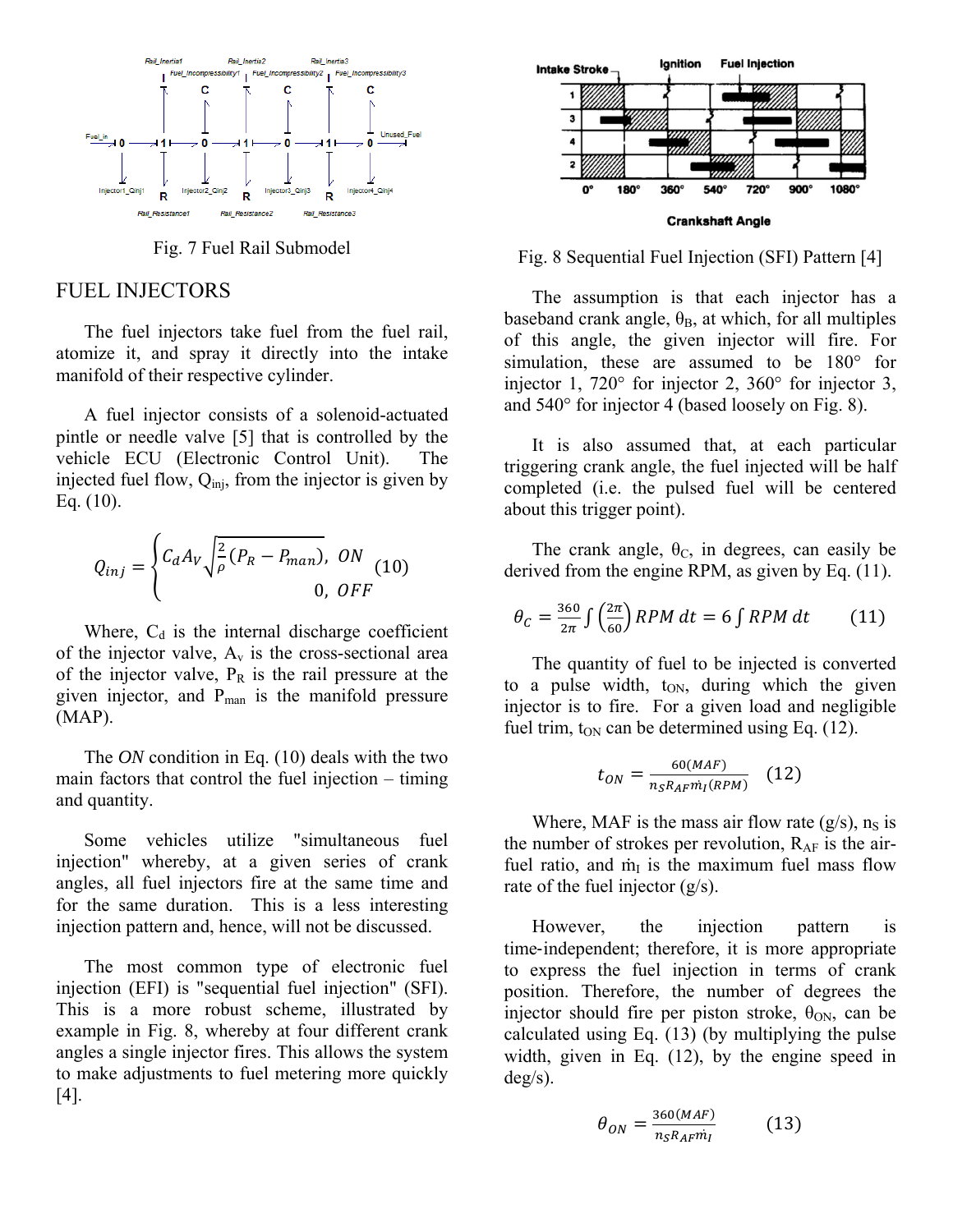For vehicles that do not have direct access to MAF (i.e. no MAF sensor is present), it is calculated by the ECU using Eq. (14) [6].

$$
MAF = \frac{(MAP)(RPM)}{60R_{air}T_{IA}} \left(\frac{V_{eng}}{2}\right) \tag{14}
$$

Where, R<sub>air</sub> is the specific gas constant for dry air,  $T<sub>IA</sub>$  is the intake air temperature, and  $V<sub>eng</sub>$  is the engine displacement (halved due to half the volume being swept during each revolution).

Considering Eq.  $(11)$  and Eq.  $(13)$ , Eq.  $(10)$  can be re-written as Eq. (15).

$$
Q_{inj} = \begin{cases} C_d A_V \sqrt{\frac{2}{\rho} (P_R - P_{man})}, & \left| \frac{\theta_{ON}}{2} \right| \le (\theta_c \text{ mod } 900) - \theta_B \\ 0, & \text{otherwise} \end{cases} \tag{15}
$$

A fuel injector is represented in bond graph form as illustrated in Fig. 9.



Fig. 9 Fuel Injector Submodel

#### FUEL PRESSURE REGULATOR

The fuel pressure regulator is a diaphragmoperated pressure relief valve that maintains a constant pressure differential across the fuel injectors [5]. This is accomplished by means of a ball valve, which is held in place by a preloaded spring against a diaphragm [4]. The regulated fuel rail pressure,  $P_{R,out}$  is given by Eq. (16).

$$
P_{R,out} = P_{R,in} - P_{man} - \frac{\rho}{2} \left(\frac{Q_{out}}{2\pi r_{out} x_R C_B}\right)^2 \tag{16}
$$

Where,  $P_{R,in}$  is the pressure of the fuel as it enters the pressure regulator,  $Q_{out}$  is the fuel out of the pressure regulator (given by Eq.  $(17)$ ),  $r_{out}$  is the output radius of the pressure regulator,  $x_R$  is the displacement of the spring (the solution to the ODE given by Eq. (18)), and  $C_B$  is the discharge coefficient of the ball valve.

$$
Q_{out} = Q_R - A_R \dot{x}_R \quad (17)
$$

Where,  $Q_R$  is the fuel flow into the pressure regulator and  $A_R$  is the effective area of the pressure regulator that can be filled with fuel.

$$
k_{R}x_{R} + B_{R}\dot{x}_{R} + M_{R}\ddot{x}_{R} = A_{RP}(P_{R,in} - P_{man}) - F_{0}
$$
 (18)

Where,  $k_R$  is the pressure regulator spring stiffness,  $B_R$  is the viscous damping resulting from the volume of fuel present in the regulator,  $M_R$  is the mass of the regulator,  $A_{RP}$  is the effective area upon which pressure is exerted, and  $F_0$  is the preload on the spring.

The bond graph representation of the fuel pressure regulator is given in Fig. 10.



Fig. 10 Fuel Pressure Regulator Submodel

#### RETURN PIPE

The return pipe delivers the fuel from the pressure regulator back to the fuel tank to be recirculated by the system. The return pipe has the same submodel as previously discussed in the *Fuel Pipe* section.

### SUBMODEL INTERCONNECTION

Due to the nature of bond graphs, the submodels can be easily interconnected to form the complete model previously outlined in the fuel delivery system schematic (Fig. 2). This complete model is shown in Fig. 11.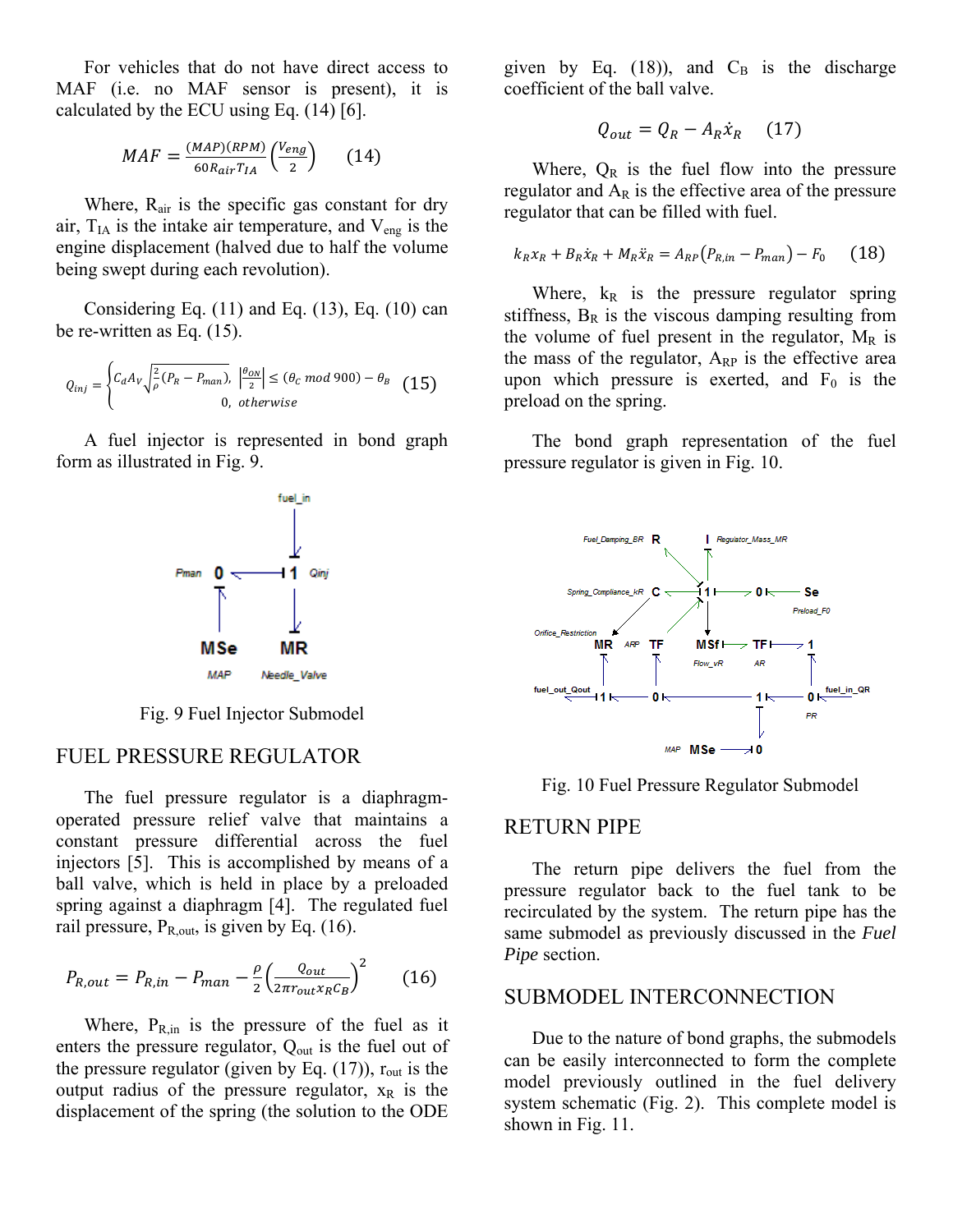

Fig. 11 Fuel Delivery System Complete Model

#### **MODEL SIMULATION**

Model construction and simulation is implemented in the software package *20-Sim*.

All system parameters used for simulation are given in Appendix B.

The required inputs to the model in order to produce a representative system response are manifold air pressure (MAP), engine RPM, and mass air flow (MAF). As previously discussed, MAF is either available directly or calculated using the previous two inputs in conjunction with intake air temperature (IAT).

In order to achieve the most accurate results, data was logged directly from a vehicle (2004 Chevrolet Optra) using a previously developed OBD-II hardware and software interface [7].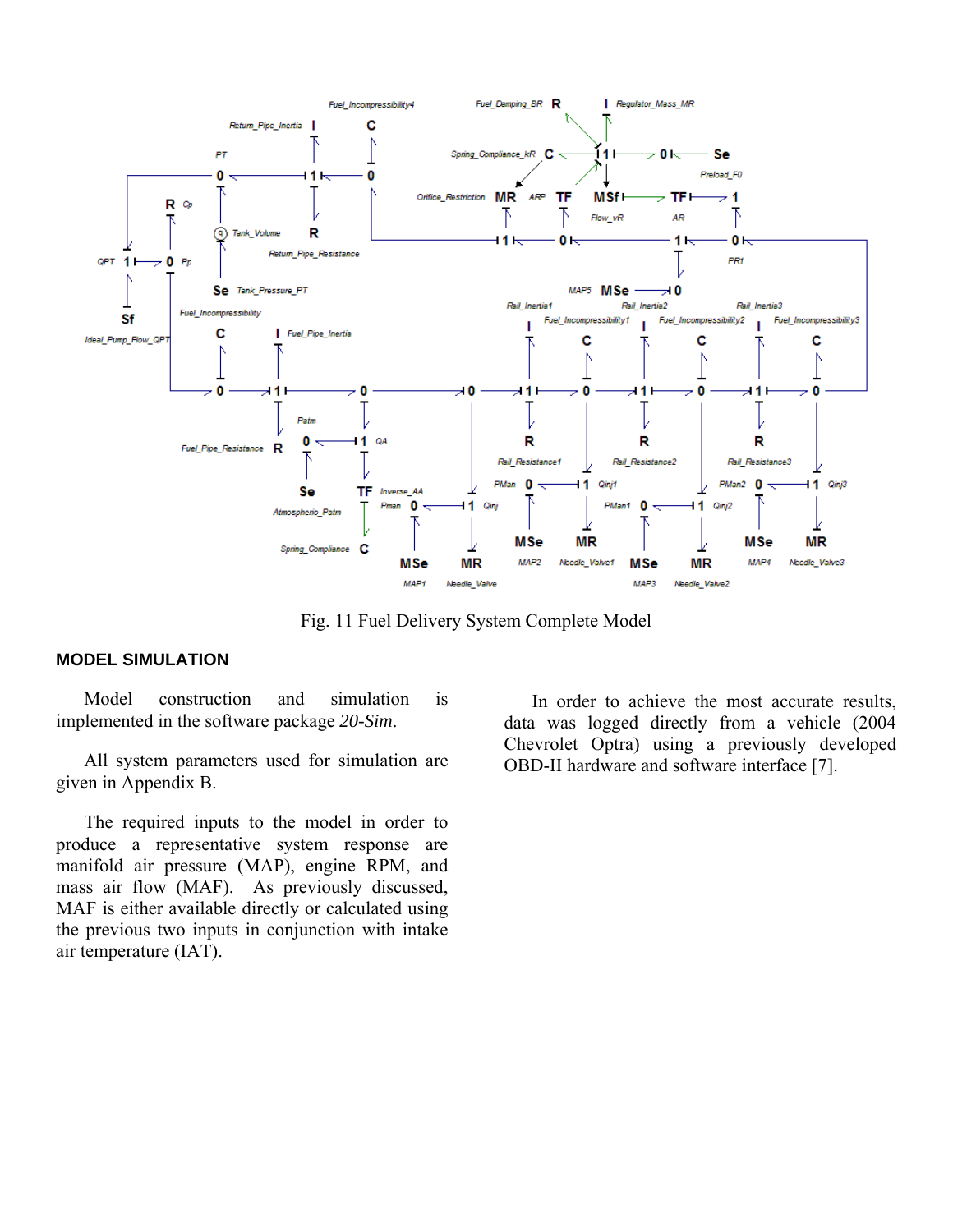

Fig. 12 Sensor Inputs

Logged sensor inputs were emulated as shown in Fig. 12. In this case, the Optra did not have a MAF sensor; therefore MAF was calculated as described in Eq (14).

The resulting pressure responses of interest are shown in Fig. 13.



Fig. 13 Pressure Responses

One can see the pulsation damper accumulator displacement,  $x_A$ , acting in response to fluctuations in rail pressure,  $P_R$ .

The resulting flow responses of interest are shown in Fig. 14.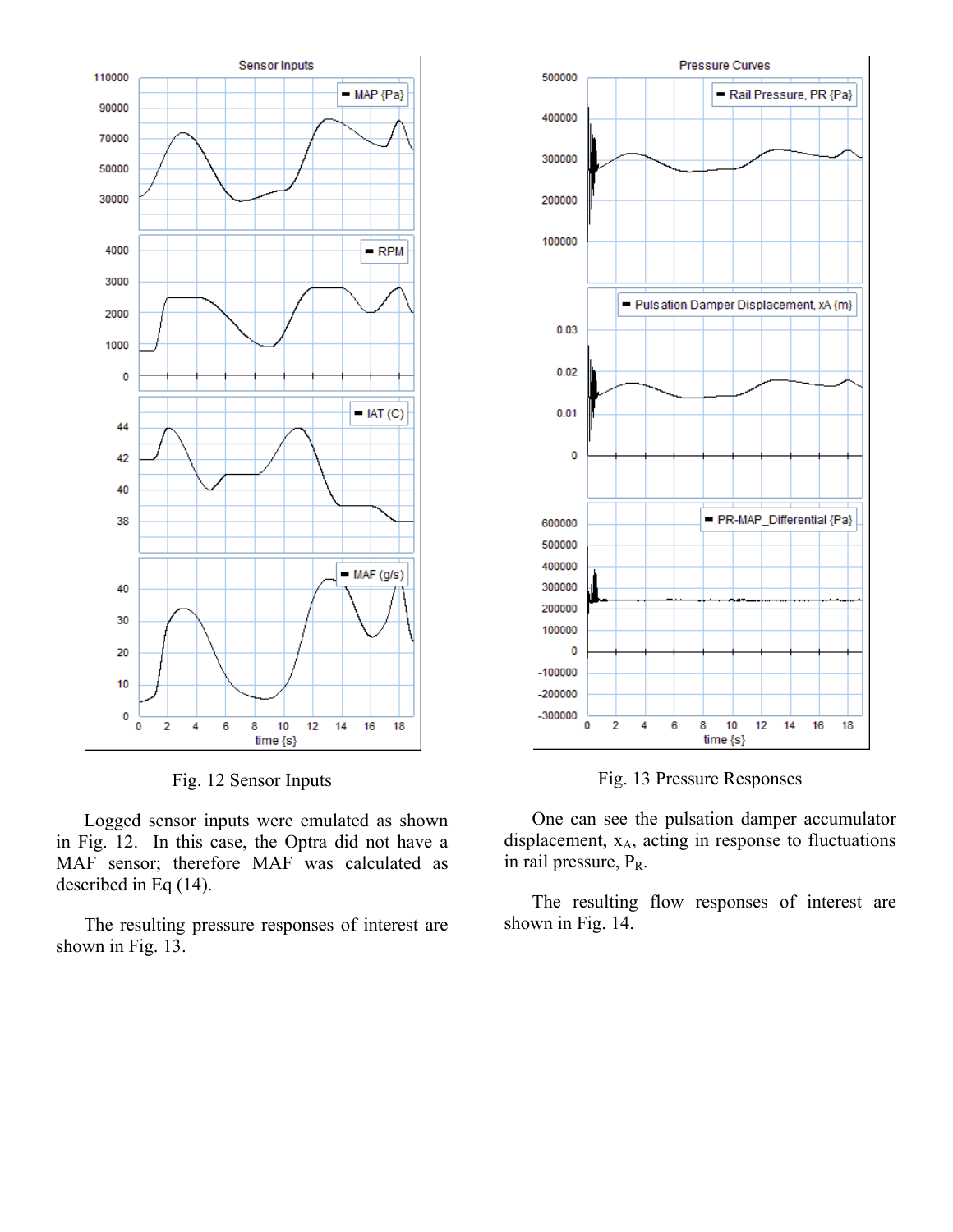

Fig. 14 Flow Responses

One can see the pressure regulator displacement,  $x_R$ , acting to maintain a constant differential between rail and manifold pressure (shown in Fig. 13). Also, it is shown that the fuel volume in the tank decreases, as expected, from an (arbitrary) initial volume of 30 L.

The initial transients are present for approximately the first second of simulation, and are better illustrated in Fig. 15 (transient pressure responses) and Fig. 16 (transient flow responses).



Fig. 15 Transient Pressure Responses

Any model used to describe a similar fuel injection system should aim to accurately reproduce the transients and steady-state responses, depending on the application.

Therefore, any elements that do not have an effect on these responses can effectively be removed without adversely changing the behavior of the system.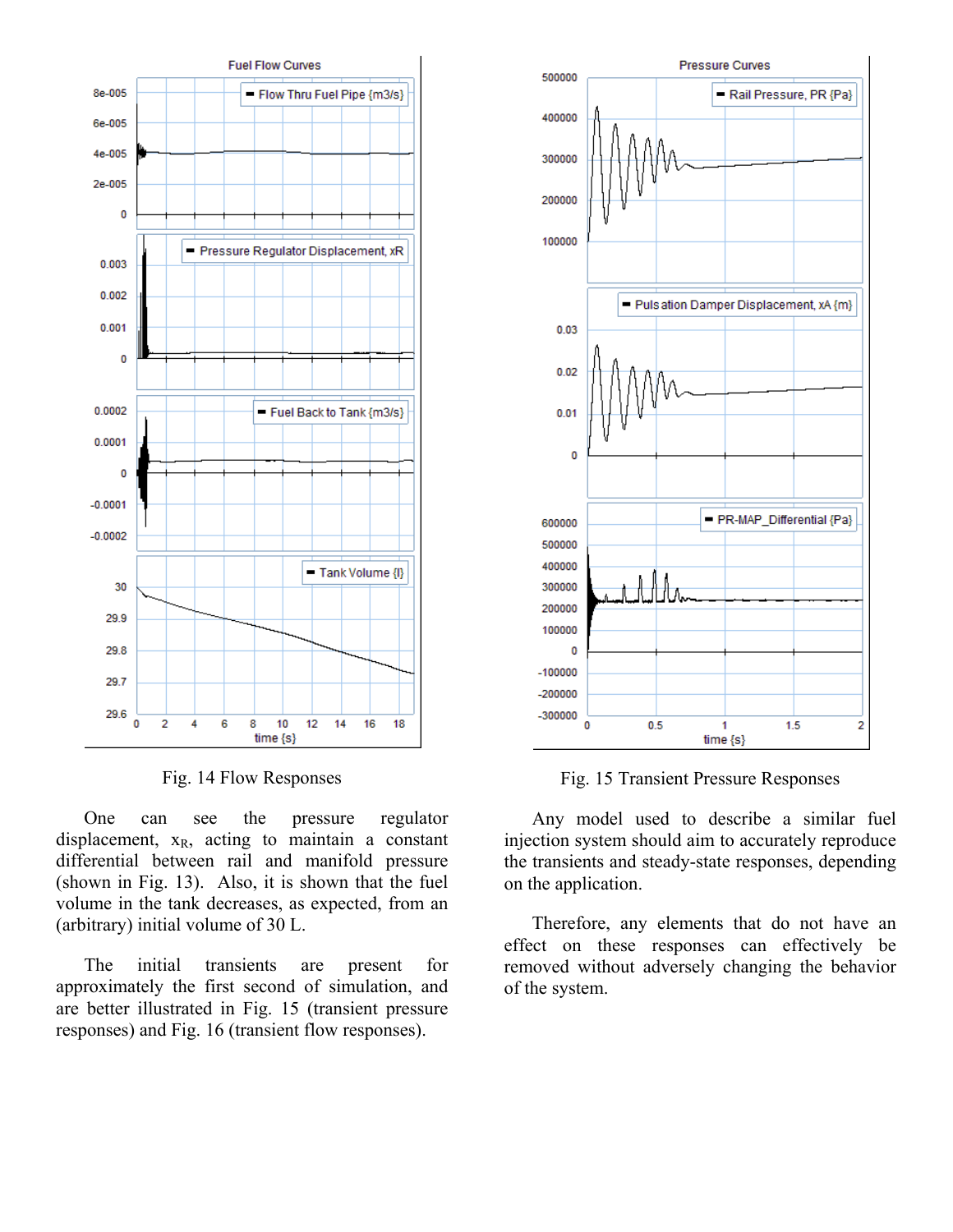

Fig. 16 Transient Flow Responses

### **MODEL REDUCTION**

By utilizing a method that quantizes the contribution of each element, one can make an informed decision regarding which elements to retain and which to eliminate from a proper model. A proper model has minimal complexity, physically meaningful parameters, and accurately predicts dynamic system responses [8].

The Model Order Reduction Algorithm (MORA) uses activity, Ai, to quantize the contribution of a given element. Activity is "absolute energy" and, for a given element *i*, is calculated by Eq. (19) [8].

## $A_i = \int |P_i(t)| dt$  (19)

Where,  $P_i$  is the instantaneous power of element *i*.

Each element is assigned a non-dimensional activity index,  $AI_i$ , which is its fraction of the total system activity. For a given element *i* of *k* elements, its activity index is calculated using Eq (20) [8].

$$
AI_{i} = \frac{A_{i}}{A_{Total}} = \frac{\int |P_{i}(t)| dt}{\sum_{i=1}^{k} \{ \int |P_{i}(t)| dt \}} (20)
$$

Activity indices are then sorted and elements eliminated from the lower end until the minimum number of elements required to satisfactorily reproduce the responses of the complete model is achieved.

## ELEMENT ELIMINATION

Element activities and activity indices resulting from the simulations are given in Appendix C.

#### 99% Model

By following the MORA algorithm to achieve a 99% model (a model that still retains at least 99% of the activity of the complete model), the following elements were eliminated:

- Needle Valves for Injectors 1 through 4
- Fuel Pipe Resistance
- Pressure Regulator Fuel Damping
- Return Pipe Resistance
- Fuel Pipe Fuel Incompressibility
- Fuel Pipe Inertia
- Fuel Rail Resistance 1 and 3

However, by strictly following the algorithm, one can see in the transient plots, Fig. 17 and Fig. 18 that the system responses acquire a high frequency infection and become less damped than the complete model.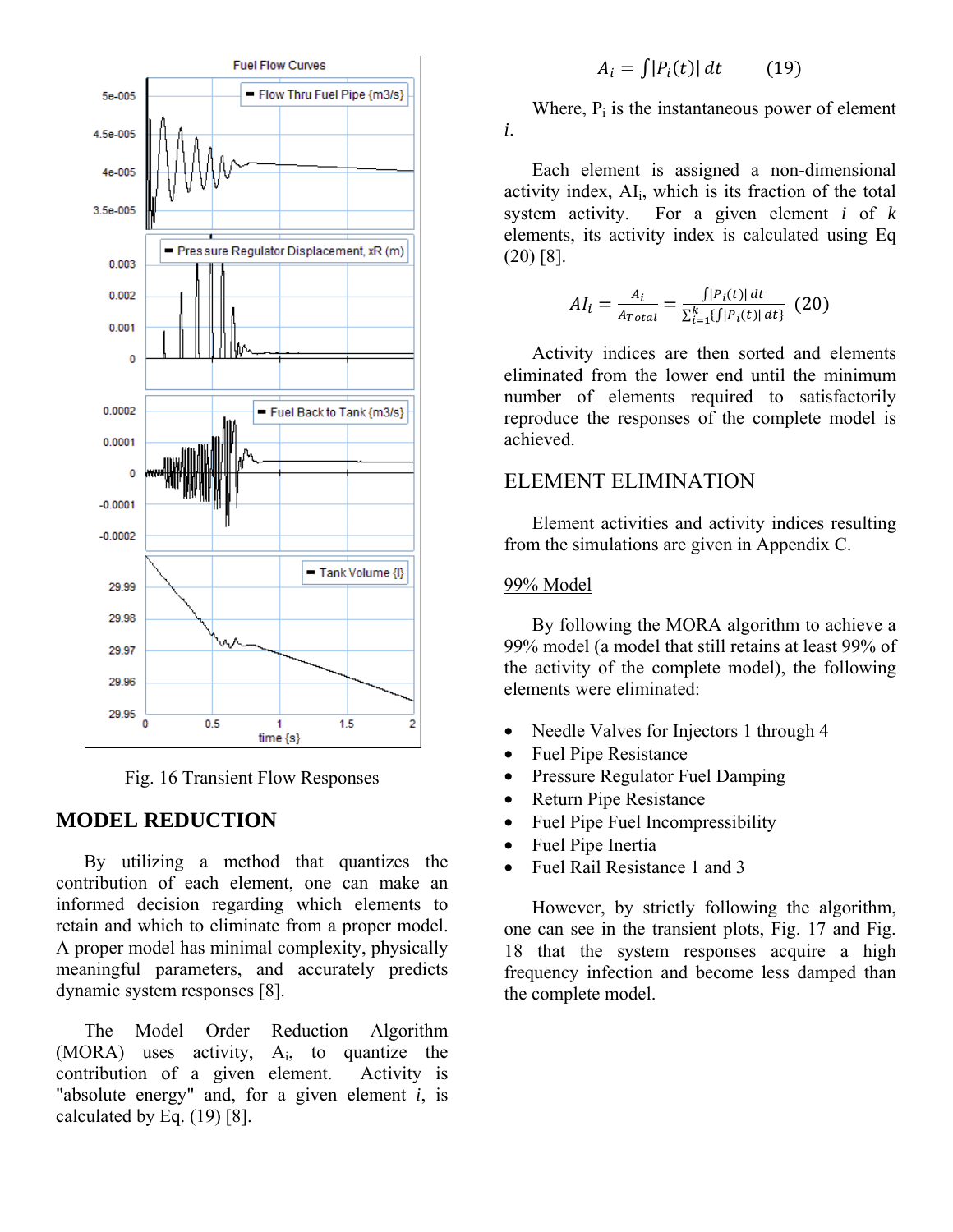

Fig. 17 99% Model Transient Pressure Responses

High frequency infection is particularly noticeable in the pressure differential maintained by the pressure regulator (Fig. 17) as well as the fuel back to tank (Fig. 18).

The decrease in system damping is prevalent in each response shown.



Fig. 18 99% Model Transient Flow Responses

However, if the fuel damping in the pressure regulator,  $B_R$ , is reinstated, the system responses can be returned to an adequate representation of the responses of the complete model.

This decision also has a physically intuitive basis – there must be some damping present in the mass-spring subsystem of the pressure regulator to prevent it from continuing to oscillate beyond a reasonable time constant.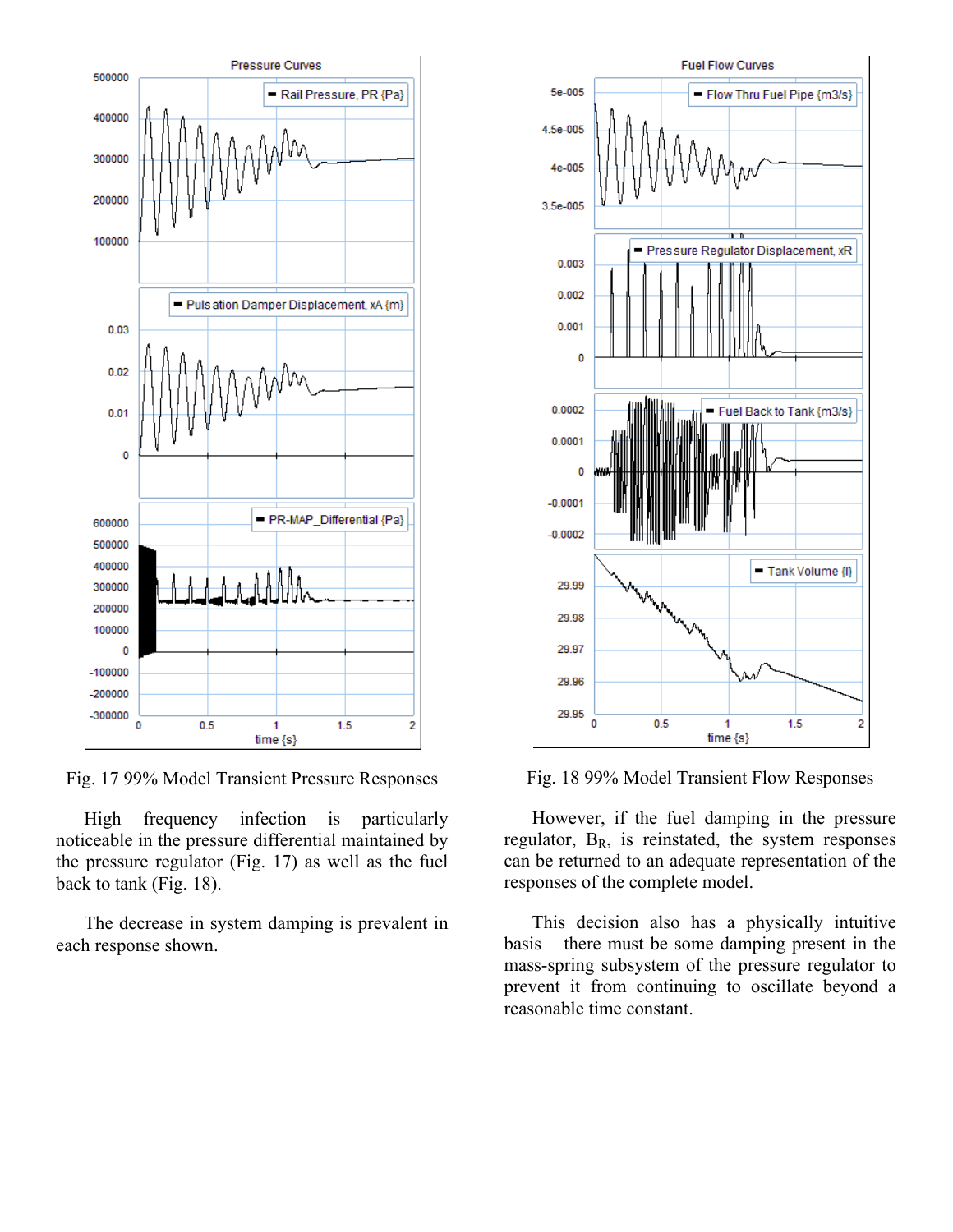#### 98% Model

While maintaining  $B_R$ , the model can be further reduced to 98% by removing the following elements:

- Fuel Rail Resistance 2
- Pressure Regulator Mass, MR

The transient responses of this 98% model are shown in Fig. 19 and Fig. 20.



Fig. 19 98% Model Transient Pressure Responses

By comparing the transient pressure responses of the 98% model (Fig. 19) to that of the complete model (Fig. 15) one can see that the rail pressure,  $P_R$ , and the pulsation damper displacement  $x_A$ , are

certainly replicated. The differential between  $P_R$ and MAP is fairly well replicated; however, the initial 4.7 kHz harmonic is missing from the 98% model. The suitability of this model will be based on the given application.



Fig. 20 98% Model Transient Flow Responses

By comparing the transient flow responses of the 98% model (Fig. 20) to that of the complete model (Fig. 16) one can again see that the 98% model is still a relatively accurate representation of the complete system. Yet again the suitability would have to be determined by the given application.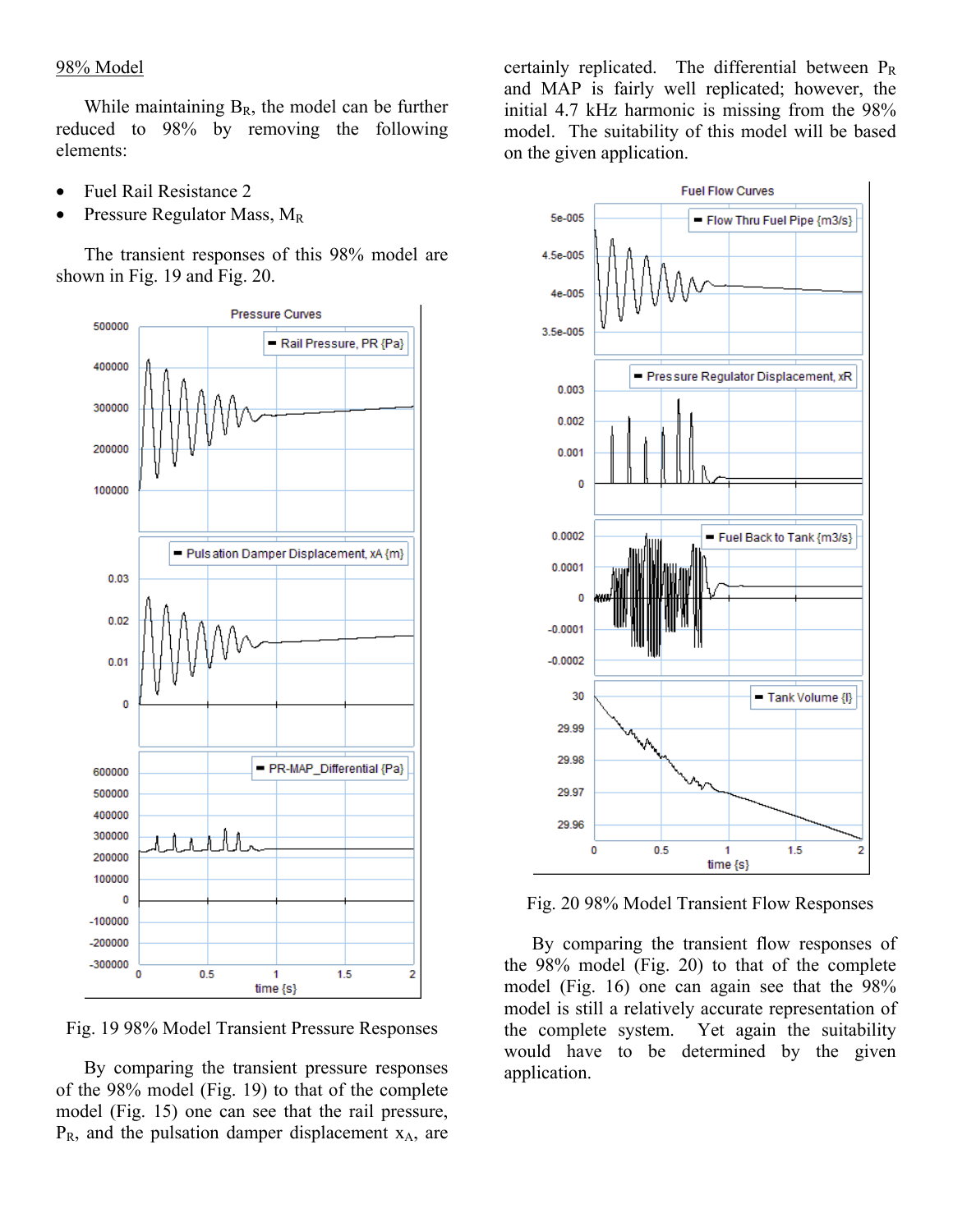#### 97% Model

To further reduce the model to 97% of the original system activity would require the elimination of the following element:

Pressure Regulator Spring Stiffness,  $k_R$ 

Eliminating  $k_R$  effectively adds infinite stiffness to an already massless diaphragm assembly in the pressure regulator. When considering the rail pressure differential transient, the system is now incapable of effectively responding with the proper overshoot, as shown in Fig. 21 (compared to Fig. 19).





Furthermore, the output fuel flow from the pressure regulator, given by Eq. (17), was originally constrained by Eq. (18). For the 97% model, Eq. (18) becomes Eq. (21).

$$
B_R \dot{x}_R = A_{RP} (P_{R,in} - P_{man}) - F_0 \qquad (21)
$$

This implies that any fluctuation in rail pressure,  $P_R$ , will cause an instantaneous change in the output flow from the pressure regulator. This is illustrated in Fig. 22.



Fig. 22 97% Model Pressure Regulator Output Fuel Flow Transient Response

### **MODEL SELECTION**

In many cases the 98% model will be a good choice for modeling a typical fuel injection system. The pressure and flow transients (Fig. 19 and Fig. 20) match reasonably well those of the complete model (Fig. 15 and Fig. 16).

The benefits to using the 98% model over the complete model include:

- Less complexity (less elements)
- Improved computational efficiency
	- o 19.4% less computations required for simulation
	- o 46.6% less computation/simulation time

The 98% model is shown in Fig. 23.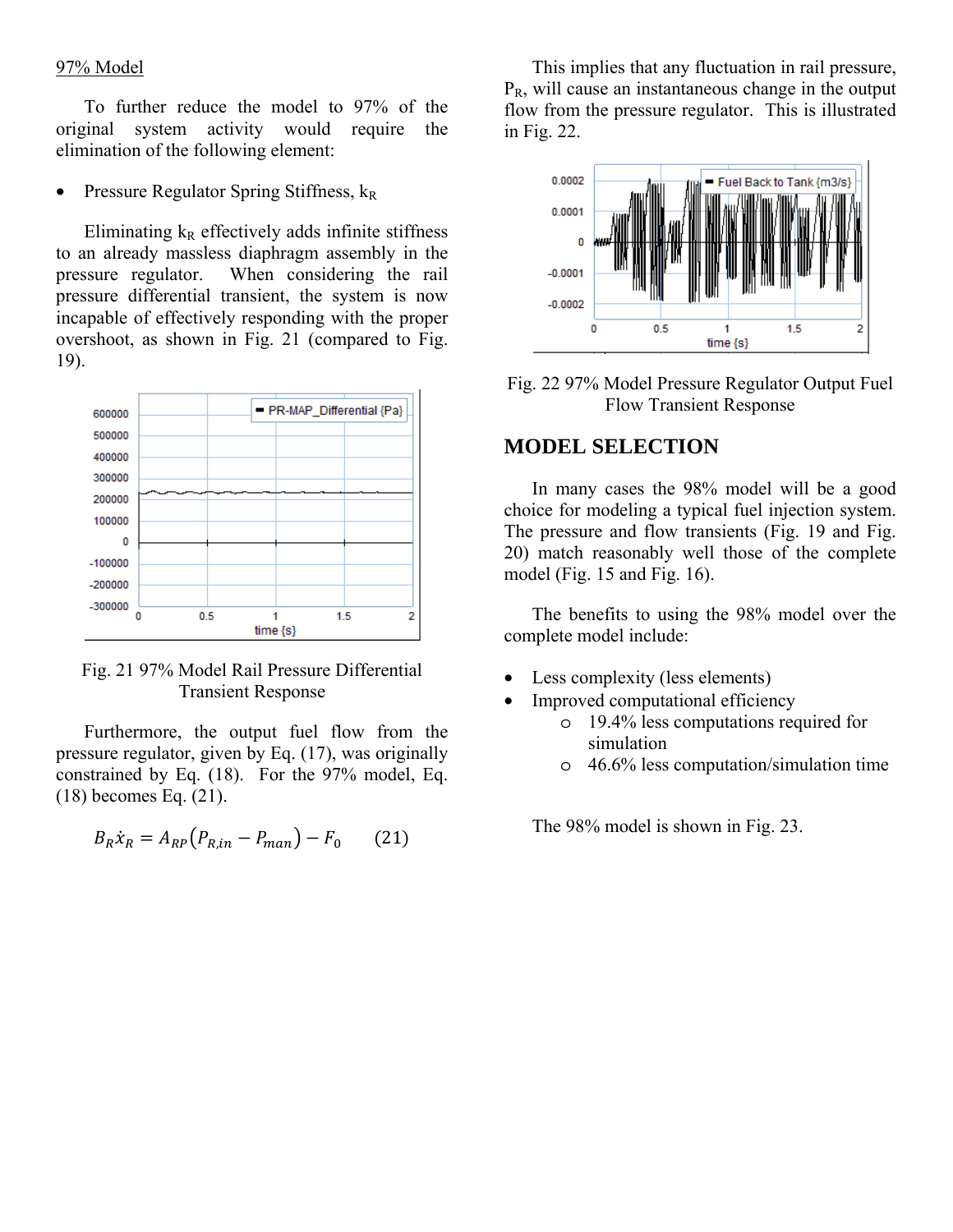

Fig. 23 98% Model

## **CONCLUSION**

The reduced model presented in this paper was intended to provide an accurate representation of the complete system in terms of both transient and steady state responses.

However, the best selection of model to use will be based on the intended application for which it is to be applied. For example, if the intention is to study, in detail, the transient response, perhaps the complete model would be necessary in order to maintain the initial 4.7 kHz harmonic that was lost in the reduction process. Alternatively, if the study is focused on the steady state response of the system, the model could most likely undergo even further reduction than that presented in this paper.

Beyond the consideration of model activity, other elements may be retained if they are of particular interest. For example, the fuel injector needle valves could be retained if the fuel injection pattern was part of the intended study.

Regardless, this paper outlines the means by which one can reduce the complexity of a fuel delivery model, while still retaining the desired characteristics. Beyond reducing the computational complexity, the submodels of the system could also be imploded into iconic sections for easier analysis, as illustrated in Appendix D. A model with the proper degree of abstraction can be extremely useful as a design tool since it allows the engineer to focus on the elements of the system that have the greatest influence on performance.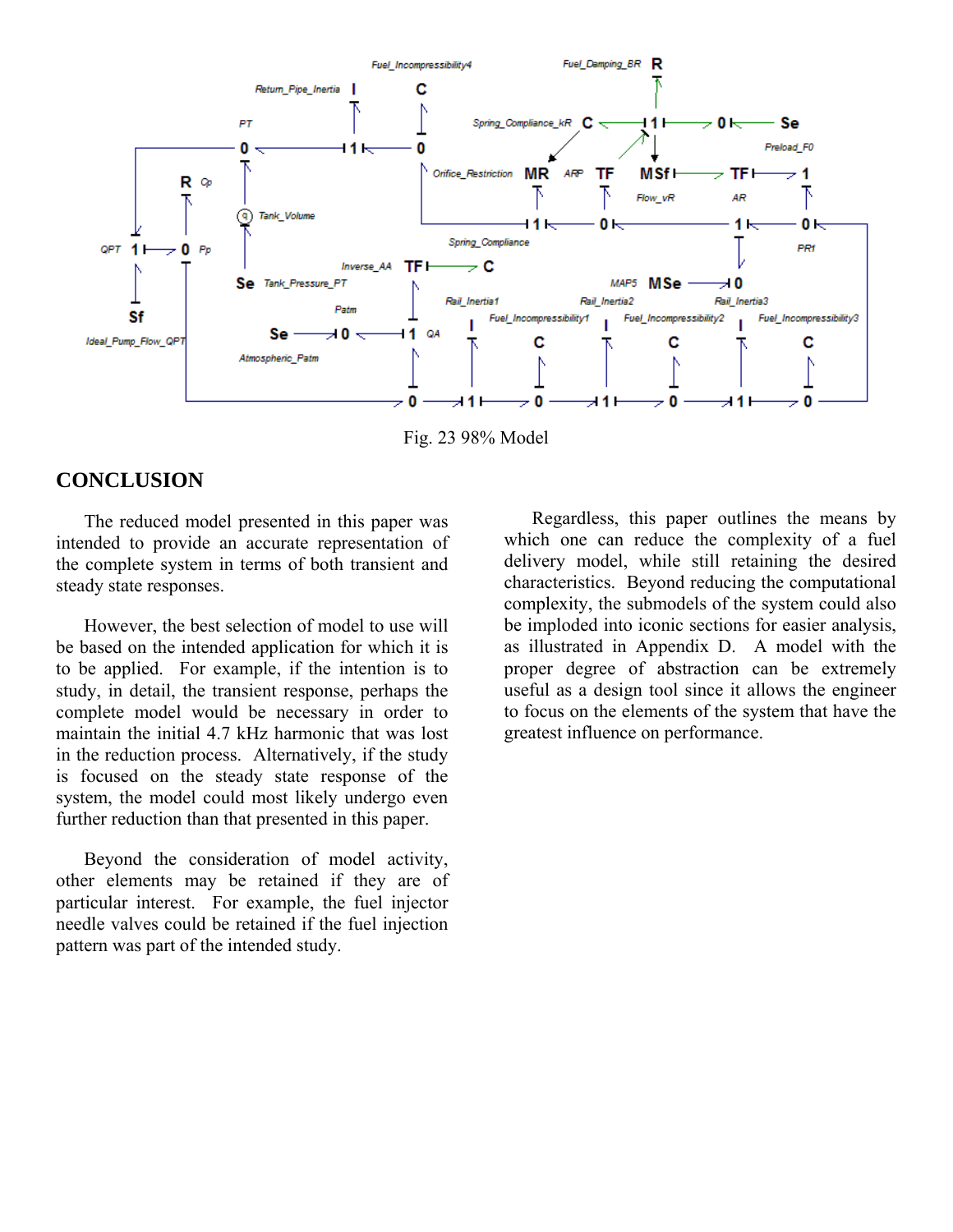## **CONTACT INFORMATION**

## **REFERENCES**

- 1. Karnopp, Dean C, Margolis, Donald L and Rosenberg, Ronald C. System Dynamics - Modeling and Simulation of Mechatronic Systems. 3rd. New York : Wiley-Interscience, 2000.
- 2. Merritt, Herbert E. Hydraulic Control Systems. New York: John Wiley & Sons, Inc., 1967.
- 3. Mathworks. Resistive Tube. MATLAB and Simulink for Technical Computing. [Online] February 9, 2009. [Cited: May 16, 2009.] http://www.mathworks.com/access/helpdesk/hel p/toolbox/physmod/simscape/ref/resistivetube.ht ml.
- 4. Toyota Motor Sales, U.S.A., Inc. Fuel Delivery & Injection Control. [book auth.] U.S.A., Inc. Toyota Motor Sales. EFI Course Book. 2001, pp. 8,15.
- 5. Dynamic Modeling and Analysis of Automotive Multi-Port Electronic Fuel Delivery System. Yang, W C, et al. March 1991, Journal of Dynamic Systems, Measurement, and Control, Vol. 113, pp. 147-148.
- 6. On-Road Measurements of Emissions and Fuel Consumption of Gasoline Fuelled Light Duty Vehicles. Gonçalves, G A and Farias, T L. Lisbon: s.n., 2005. Clean Air 2005 - Eight International Conference on Technologies and Combustion for a Clean Environment. p. 9.
- 7. Browne, Greg. Design of Experiments to Determine Factors Contributing to Fuel Economy. Faculty of Engineering, Memorial University. St. John's: Unpublished, 2008.
- 8. Generating Proper Dynamic Models for Truck Mobility and Handling. Louca, Loucas S, et al. December 29, 2003, International Journal of Heavy Vehicle Systems, pp. 1,4.

g.browne@mun.ca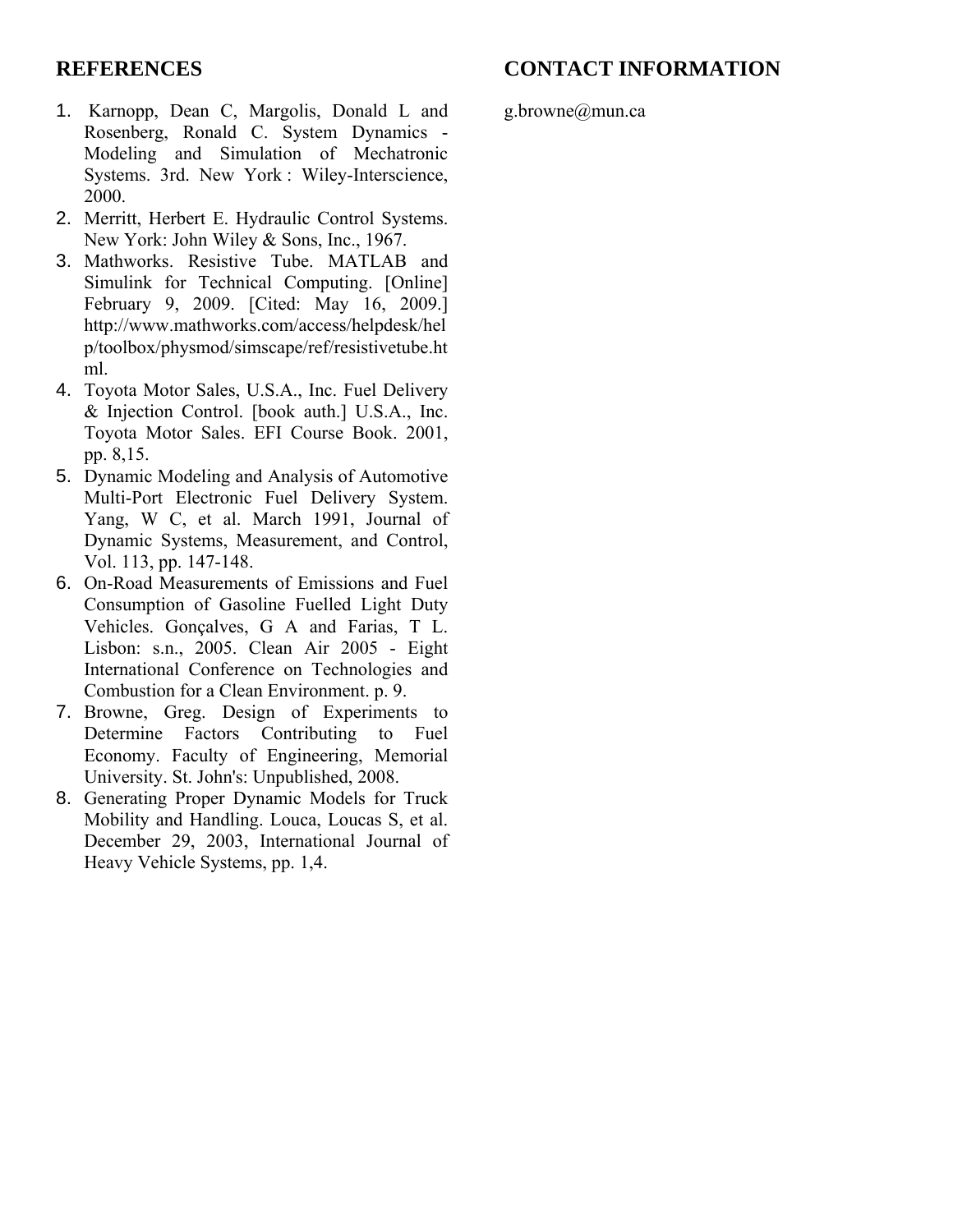## **APPENDIX A: BOND GRAPH ELEMENTS**

|                           | <b>STMBOL</b>                                                                                                                                                                                                                                      | <b>CONSTITUTIVE LAW</b><br>(LINEAR)                                           | <b>CAUSALITY</b><br><b>CONSTRAINTS</b>          |  |  |  |  |
|---------------------------|----------------------------------------------------------------------------------------------------------------------------------------------------------------------------------------------------------------------------------------------------|-------------------------------------------------------------------------------|-------------------------------------------------|--|--|--|--|
| <b>SOURCES</b>            |                                                                                                                                                                                                                                                    |                                                                               |                                                 |  |  |  |  |
| Flow                      | sf⇔                                                                                                                                                                                                                                                | $f = f(t)$                                                                    | fixed flow out                                  |  |  |  |  |
| <b>Effort</b>             | $se -\lambda$                                                                                                                                                                                                                                      | $e = e(t)$                                                                    | fixed effort out                                |  |  |  |  |
| <b>ENERGETIC ELEMENTS</b> |                                                                                                                                                                                                                                                    |                                                                               |                                                 |  |  |  |  |
| Inertia                   | ᆋ                                                                                                                                                                                                                                                  | $f=\frac{1}{I}\int e dt$                                                      | preferred<br>integral                           |  |  |  |  |
|                           | $\mapsto$ 1                                                                                                                                                                                                                                        | $e = I \frac{df}{dt}$                                                         |                                                 |  |  |  |  |
| Capacitor                 | $\overline{\phantom{a}}$ c                                                                                                                                                                                                                         | $e=\frac{1}{C}\int f dt$                                                      | preferred<br>integral                           |  |  |  |  |
|                           | $\rightarrow$ c                                                                                                                                                                                                                                    | $\frac{f = c\frac{de}{dt}}{e = Rf}$                                           |                                                 |  |  |  |  |
| <b>Resistor</b>           | $\overline{\phantom{a}}$ R                                                                                                                                                                                                                         |                                                                               | none                                            |  |  |  |  |
|                           | $\rightarrow$ R                                                                                                                                                                                                                                    | $f = \frac{1}{R}e$                                                            |                                                 |  |  |  |  |
| <b>2-PORT ELEMENTS</b>    |                                                                                                                                                                                                                                                    |                                                                               |                                                 |  |  |  |  |
| Transformer               | $\frac{1}{n} \prod_{n \atop n} \frac{2}{\left  \begin{matrix} e_2 = n e_1 \\ f_1 = n f_2 \end{matrix} \right }$                                                                                                                                    |                                                                               | effort in-effort<br>out or flow in-<br>flow out |  |  |  |  |
| Modulated<br>Transformer  | 1 <sub>0</sub><br>≁ MTF→<br>n(0)                                                                                                                                                                                                                   | $\mathbf{e}_2 = \mathbf{n}(\mathbf{\theta}) \mathbf{e}_1$<br>$f_1 = n(0) f_2$ |                                                 |  |  |  |  |
| Gyrator                   | $\int \frac{1}{2} GY^{-2} d\theta$ $\begin{cases} e_2 = n f_1 \\ e_1 = n f_2 \end{cases}$                                                                                                                                                          |                                                                               | flow in-flow<br>out or effort<br>in-effort out  |  |  |  |  |
| Modulated<br>Gyrator      | 1e<br>$\mapsto \text{MGY} \rightarrow  e_1 = n(0) f_2$<br>$n(\theta)$                                                                                                                                                                              | $\mathbf{e}_2 = \mathbf{n}(\mathbf{\theta}) \mathbf{f}_1$                     |                                                 |  |  |  |  |
| <b>CONSTRAINT NODES</b>   |                                                                                                                                                                                                                                                    |                                                                               |                                                 |  |  |  |  |
| 1-junction                | $\frac{1}{2}$ $\left  \frac{2}{2} \right $ $\left  \frac{e_2}{e_1} \right  = e_1 - e_3$<br>$\begin{array}{c} \mathcal{N}_3 \\ \mathcal{N}_3 \end{array}$ $\begin{array}{c} \mathbf{f}_1 = \mathbf{f}_2 \\ \mathbf{f}_3 = \mathbf{f}_2 \end{array}$ |                                                                               | one flow input                                  |  |  |  |  |
| 0-junction                | 1<br>0<br>2<br>$\begin{array}{ c c }\n 2 \\  e_1 = e_2 \\  e_3 = e_3\n\end{array}$                                                                                                                                                                 |                                                                               | one effort input                                |  |  |  |  |
|                           |                                                                                                                                                                                                                                                    |                                                                               |                                                 |  |  |  |  |

## **APPENDIX B: SYSTEM PARAMETERS**

|                   | <b>Parameter</b>            |                        |                |  |
|-------------------|-----------------------------|------------------------|----------------|--|
| <b>Submodel</b>   | <b>Name</b><br><b>Value</b> |                        | <b>Units</b>   |  |
|                   | β                           | 760                    | MPa            |  |
|                   | $\rho$                      | 737.22                 | $kg/m^3$       |  |
| Global            | $\mathbf{v}$                | $6.4 \times 10^{-7}$   | $m^2/s$        |  |
|                   | Re <sub>L</sub>             | 2000                   |                |  |
|                   | Re <sub>T</sub>             | 4000                   |                |  |
| Fuel Tank         | $\mathbf{P}_\text{T}$       | $1.1 * P_{atm}$        | Pa             |  |
|                   | $Q_{\rm PT}$                | $5.28 \times 10^{-5}$  | $m^3/s$        |  |
| Fuel Pump         | $C_{P}$                     | $4.11 \times 10^{-11}$ | $m^3/s/Pa$     |  |
| Fuel/Return       | D                           | 10                     | mm             |  |
| Pipe              | L                           | 3.375                  | m              |  |
| Pulsation         | $A_A$                       | 0.001257               | $m^2$          |  |
| Damper            | $k_A$                       | 15.63                  | kN/m           |  |
| Fuel Rail         | D                           | 10                     | mm             |  |
|                   | L                           | 0.5                    | m              |  |
| Fuel<br>Injectors | $C_dA_v$                    | $1.25 \times 10^{-7}$  | m <sup>2</sup> |  |
|                   | $A_{RP}$                    | 0.00085                | $m^2$          |  |
|                   | $A_{R}$                     | 0.000275               | m <sup>2</sup> |  |
|                   | $B_R$                       | 2                      | Ns/m           |  |
| Pressure          | $C_d$                       | 0.6                    |                |  |
| Regulator         | r                           | 3.1                    | mm             |  |
|                   | $F_0$                       | 200                    | N              |  |
|                   | $M_R$                       | 21.7                   | g              |  |
|                   | $k_{R}$                     | 31.5                   | kN/m           |  |

<sup>1</sup>Value typical to the industry

<sup>2</sup>Estimated value

<sup>3</sup>Value used from [5]

<sup>4</sup>Value determined through calculation